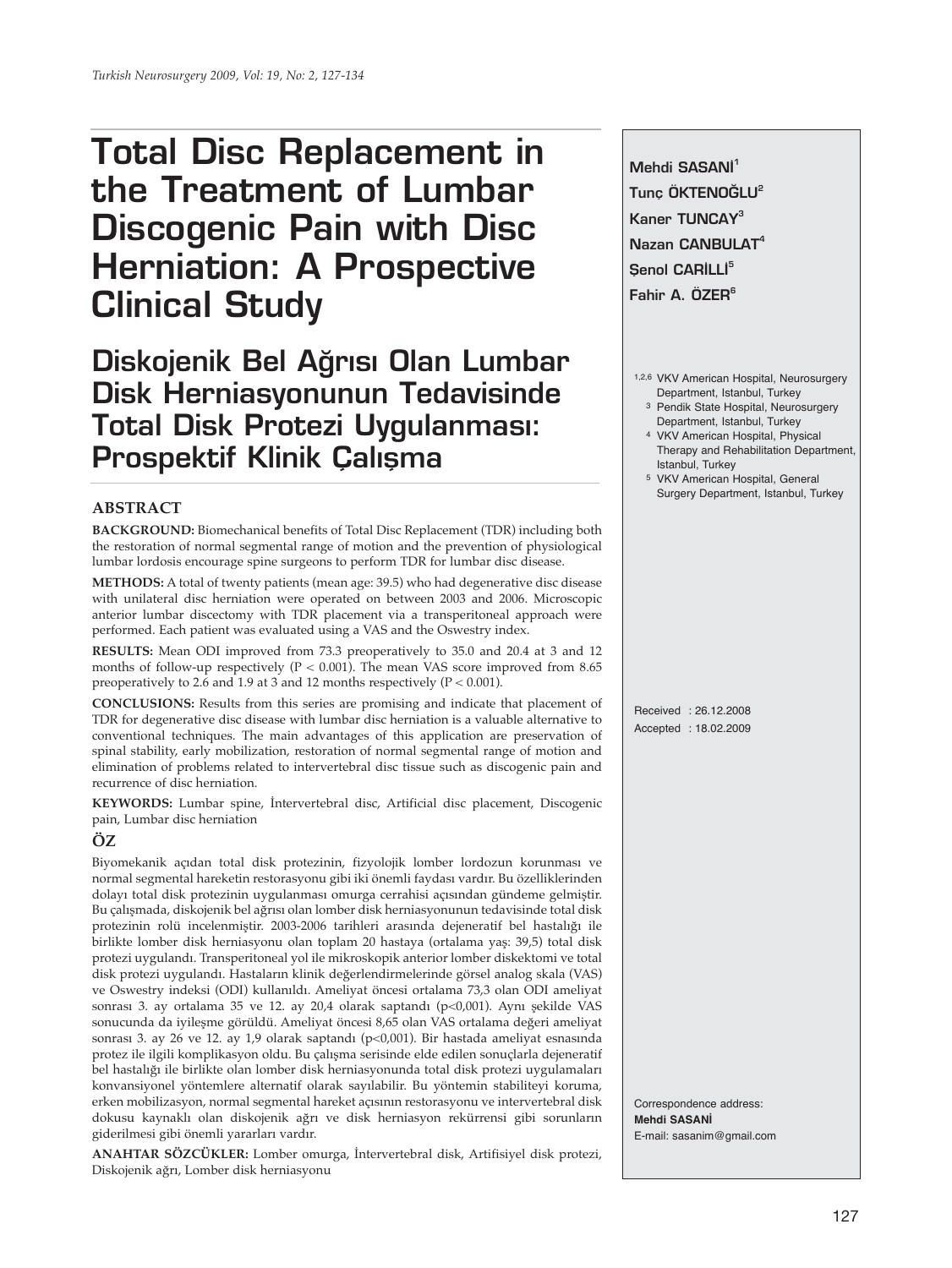### **INTRODUCTION**

Lumbar disc surgery is one of the most frequent procedures performed by spine surgeons. The first technique for lumbar discectomy was described in 1934, and it involved an aggressive surgical approach (22). An initial attempt at a minimally invasive procedure was reported in 1977 (37). In the 1990s, some authors stated that extensive posterior removal of herniated lumbar discs prevented symptom recurrence and achieved better clinical results (36). In contrast, others suggested that the best results were attained when only extruded fragments of the spinal canal were removed via a posterior approach (35). Subsequent research has shown, however, that both of these methods produce similar recurrence rates (1,32).

Anterior lumbar discectomy is a viable and feasible alternative to the posterior approach for treating herniated lumbar discs. Numerous studies have supported anterior lumbar discectomy with or without intervertebral fusion, performed with an operating microscope or endoscope, as a method for treating virgin or recurrent lumbar disc herniation (13). The anterior portion of the lumbar intervertebral disc space is wider than the posterior portion, and the anterior approach therefore allows better access to lumbar disc tissue than the posterior approach does. The anterior approach also allows for almost total disc tissue removal while still preserving the facets and paravertebral muscles. A disadvantage of the anterior approach is separation of abdominal organs to expose the disc. Separation may increase the complexity of the anterior approach.

The biomechanical perspective states that stress in the posterior side of the vertebral column is increased after posterior lumbar disc surgery. Conversely, stress in the anterior side of the vertebral column is reduced after surgery. The idea of achieving a physiological stress distribution in the spinal column by Total Disc Replacement (TDR) or replacement of the nucleus pulposus encouraged spine surgeons to change their surgical approach to lumbar disc disease. Preliminary reports with positive clinical results support this new strategy (2,6,9,11,18,21,28,38).

Biomechanical benefits of TDR include both the restoration of normal segmental range of motion and the prevention of physiological lumbar lordosis. These prostheses ensure that compressive loads are transmitted optimally. They also protect the posterior elements, thus decreasing the possibility of adjacent disc disease (4). There is no risk of pseudoarthrois, which is present after fusion surgery. Pain disappears, and there is no need to use a brace or other motionrestricting device in daily life. Postoperative rehabilitation may be started early.

The purpose of this preliminary prospective clinical study was to assess the efficacy and practicality of using TDR to treat patients suffering from degenerative disc disease with herniated lumbar discs.

## **MATERIAL and METHODS**

#### *Patient Selection*

Subjects were twenty patients who underwent a single-level anterior lumbar microdiscectomy with TDR between 2003 and 2006. All patients were informed about the details of the surgery and gave written informed consent.

The criteria for the surgery were as follows: patients were younger than 50 years of age; a single-level median or paramedian disc herniation at (single level) L4-5 or L5-S1 confirmed by magnetic resonance imaging was present; patients displayed back and radicular pain, unaccompanied by neurological deficit; patients showed no response to at least six weeks of conservative treatment; no facet joint arthrosis, spinal stenosis, spondilolisthesis, osteoporosis, or systemic disease was present.

## *Data Collection*

For each subject, we recorded the duration of symptoms, results from static and dynamic lumbosacral radiographic exams after and before surgery, level of herniation on magnetic resonance imaging, preoperative aortoiliac configuration on three-dimensional computerized tomographic angiography (to detect the anatomic position of major vessels), operative time, peroperative blood loss, hospitalization period, and interval between surgery and return to work.

#### *Physical assessment procedure*

Severity of back or radicular pain was evaluated using a visual analogue scale (VAS) that ranged from 0 (no pain) to 10 (worst pain imaginable) (14). Level of disability was assessed using the Oswestry Disability Index (ODI), version 2.0 (7). The ODI is a questionnaire comprised of ten items designed to assess daily living activities that are most likely to be impaired in patients with low-back pain; a high ODI percentage indicates high disability. Each patient's VAS scores and ODI values were recorded before the surgery and at three, six and twelve months after the operation.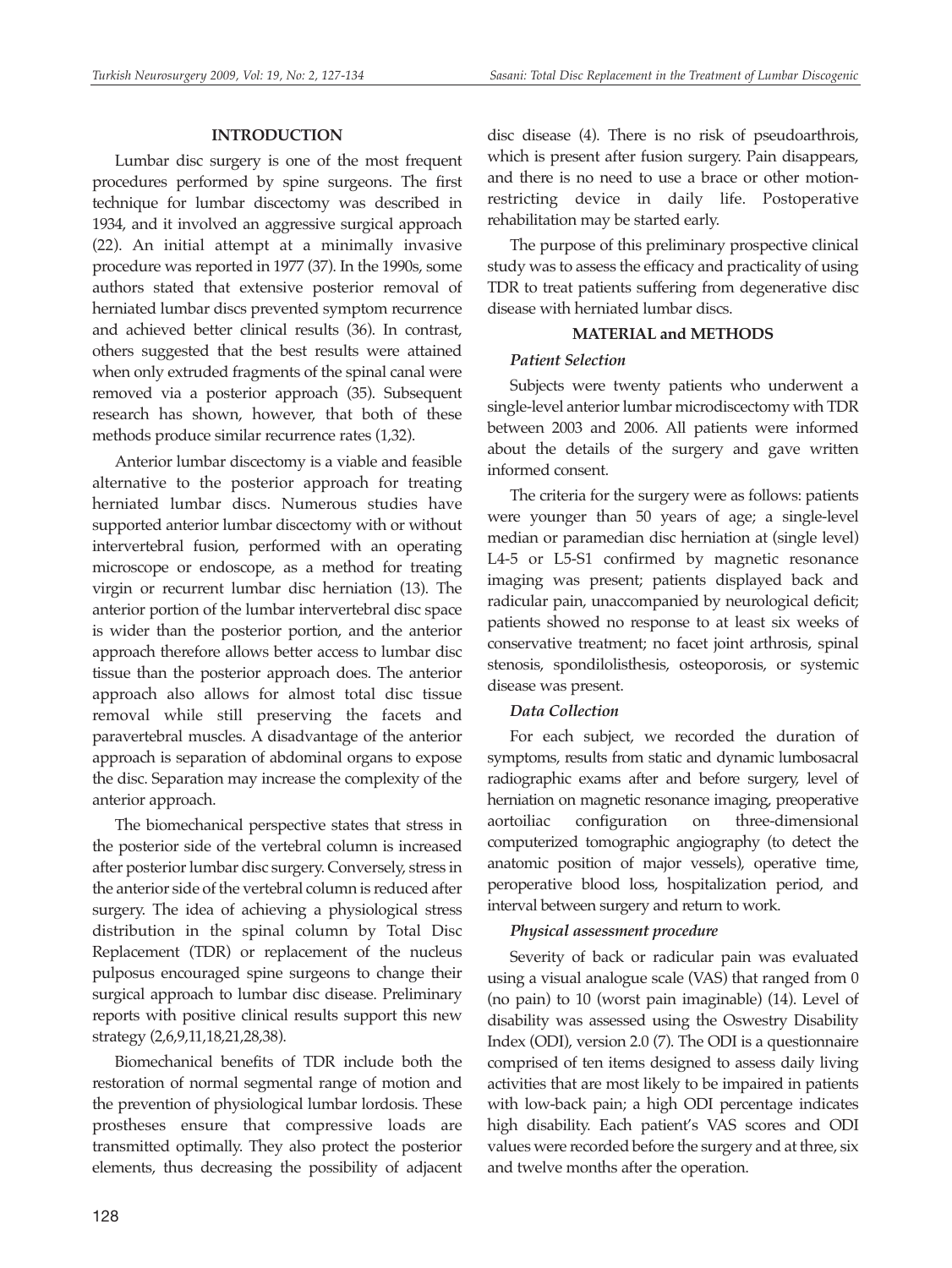#### *Surgical Procedure*

In each case, anterior lumbar microdiscectomy was performed using the open mini-ALIF method described by Mayer, with modification (3,20).

Briefly, the anterior lumbar disc space was exposed through a 5-cm horizontal skin incision at the midline beneath the umbilicus, followed by the standard muscle-splitting and transperitoneal approach. An operating microscope was used during the discectomy procedure. All of the herniated disc tissue was removed by pituitary rongeurs, and then a small portion of each posterior endplate was resected using a high-speed drill and Kerrison rongeurs. A Penfield dissector and nerve hook were then used to detach any disc tissue that remained on the posterior longitudinal ligament. The posterior longitudinal ligament was released when necessary. After completing the discectomy procedure, a TDR (Maverick, Medtronic Sofamor Danek, Memphis, TN, USA) was placed in the intervertebral disc space, according to the manufacturer's instructions.

Final clinical outcome was assessed using the Prolo scale (26), based on a telephone interview that took place prior to preparation of this manuscript.

#### *Statistical Analysis*

The results for the various scoring systems were statistically analyzed using the t-test.

## **RESULTS**

Table 1 summarizes the clinical data for the twenty patients. Eleven of the patients were female and nine male, with an average age of 39.5 years (range, 33-50 years). The average duration of symptoms before surgery was 3.9 months. One patient, a 38-year-old male (patient no: 10), had undergone the classical posterior approach (microlumbar discectomy with ligamentum flavum preservation) (25) for an L4-5 disc herniation three years prior to the procedure used in this study. Eight patients had persistent back pain without radicular pain for a mean duration of 4.8 months (range 2-12 months), and twelve patients had radicular pain for mean duration of 3.2 months (range 2-5 months). As noted, all patients had received at least six weeks of conservative treatment, for example various combinations of non-opioid medications, physical therapy, and exercise, at another health care center. In all cases, a preoperative neurological examination revealed no abnormalities other than back/radicular pain.

Range of motion (ROM) is important after the TDR. When we review the literature, the ROM of the prosthesis at the L5-S1 level is significantly lower compared to the ROM at the other levels. A satisfactory outcome was achieved for monosegmental L4-5 and L5- S1 disc replacement procedures with best results achieved following TDR at L4-5. The advantage of lumbar TDR might be minimal at L5-S1 in preserving ROM (16,19,24,31). We always use TDR only at one level in our cases. The clinical results of our patients were satisfactory.

Magnetic resonance imaging showed decreased signal intensity at the affected disc site on T2-weighted images. Eight patients had median disc herniation, and twelve had paramedian disc herniation (Figures 1A,B,C,D and 2A,B,C,D). Computerized tomographic angiography revealed no lower bifurcation of either the aorta or the vena cava in any of the twenty patients.

Thirteen patients were operated at L4-5, and 7 patients at L5-S1. The average operative time was 180 min, and the average volume of blood lost during surgery was 415 ml. Two patients (no: 6, 15) required blood transfusions intraoperatively. The average hospital stay was 3.5 days (Table I). There were two complications (patient no: 6, 15) related to either the surgery or the hardware used. A branch of the iliac vein was torn during implantation of the prosthesis in these



*Figure 1: The preoperative MRI of the patient showed recurrent disc herniation and degenerative disc disease at the L4-5 level (A,B). The postoperative plain radiographs show the Total Disc Replacement (C,D).*



*Figure 2: The preoperative MRI of a patient with complaints of left leg and back pain (case 4, table1) showed degenerative disc disease with disc herniation at the L5-S1 level (A,B). The postoperative plain radiographs show the Total Disc Replacement (C,D).*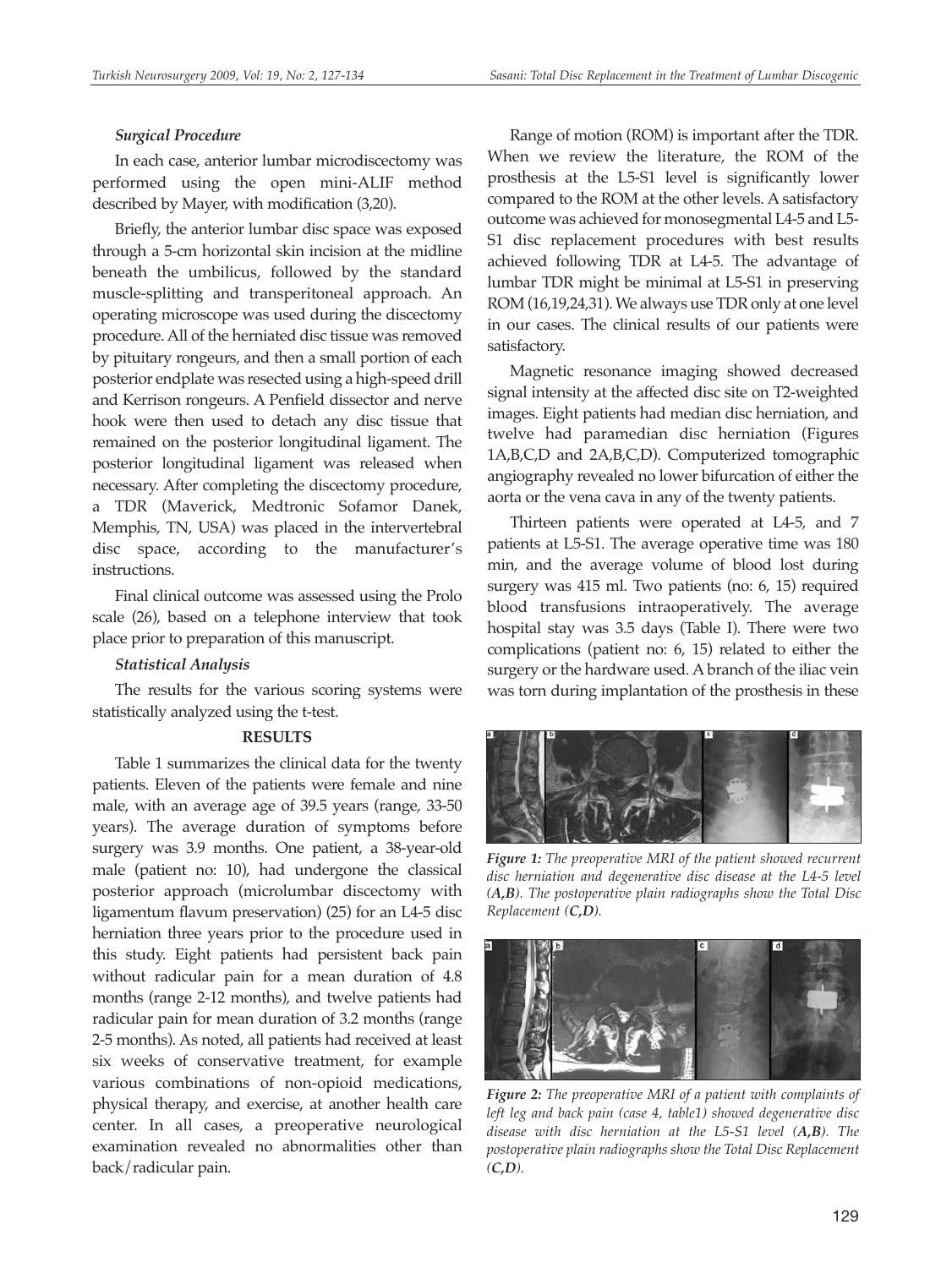| <b>Patient No</b> | Age/<br>Gender | Symptom                           | Duration of<br>Symptom<br>(month) | <b>Blood Loss</b><br>Herniated<br>Level<br>(cc) |      | Length of Stay<br>in Hospital<br>(day) | Return to<br>Work (day) |  |
|-------------------|----------------|-----------------------------------|-----------------------------------|-------------------------------------------------|------|----------------------------------------|-------------------------|--|
| $\mathbf{1}$      | $37-F$         | Back pain                         | $\overline{2}$                    | $L4-5$                                          | 300  | 3                                      | 10                      |  |
| $\overline{2}$    | $35-F$         | Back and<br>Radicular pain        | $\overline{4}$                    | $L5-S1$<br>350                                  |      | $\overline{2}$                         | 12                      |  |
| 3                 | $50-M$         | <b>Back</b> and<br>Radicular pain | 3                                 | $L5-S1$                                         | 250  | $\overline{2}$                         | 10                      |  |
| $\overline{4}$    | $45-F$         | Back pain                         | $\overline{4}$                    | $L4-5$                                          | 400  | $\overline{4}$                         | 15                      |  |
| 5                 | $33-M$         | Back pain                         | 6                                 | $L4-5$                                          | 300  | 3                                      | 14                      |  |
| 6                 | $30-F$         | Back and<br>Radicular pain        | $\overline{4}$                    | $L4-5$                                          | 1200 | 7                                      | 10                      |  |
| $\overline{7}$    | $37-M$         | Back and<br>Radicular pain        | $\overline{3}$                    | $L5-S1$                                         | 180  | $\overline{2}$                         | 14                      |  |
| 8                 | $35-M$         | Back and<br>Radicular pain        | 5                                 | $L5-S1$                                         | 240  | $\overline{2}$                         | 10                      |  |
| 9                 | $48-M$         | Back pain                         | 6                                 | $L4-5$                                          | 300  | $\overline{4}$                         | 14                      |  |
| 10                | $38-M$         | Back pain                         | 12                                | $L4-5$<br>(recurrent)                           | 350  | 3                                      | 12                      |  |
| 11                | $44-F$         | Back pain                         | 8                                 | $L4-5$                                          | 400  | 5                                      | 10                      |  |
| 12                | $35-M$         | Back and<br>Radicular pain        | 3                                 | $L4-5$                                          | 450  | 3                                      | 18                      |  |
| 13                | $36-F$         | Back and<br>Radicular pain        | 5                                 | $L5-S1$                                         | 250  | $\overline{2}$                         | 16                      |  |
| 14                | $41-F$         | Back and<br>Radicular pain        | $\overline{2}$                    | $L4-5$                                          | 350  | $\overline{2}$                         | 15                      |  |
| 15                | $50-F$         | Back pain                         | 9                                 | $L4-5$                                          | 1500 | 8                                      | 28                      |  |
| 16                | $37-M$         | Back and<br>Radicular pain        | 3                                 | $L5-S1$                                         | 400  | 3                                      | 14                      |  |
| 17                | $43-F$         | Back and<br>Radicular pain        | $\overline{2}$                    | $L4-5$                                          | 200  | 5                                      | 10                      |  |
| 18                | $44-M$         | Back pain                         | 5                                 | $L4-5$                                          | 190  | $\overline{4}$                         | 16                      |  |
| 19                | $36-F$         | Back and<br>Radicular pain        | $\overline{2}$                    | $L5-S1$                                         | 250  | 3                                      | 20                      |  |
| 20                | $37-F$         | Back and<br>Radicular pain        | 3                                 | $L5-S1$                                         | 250  | 3                                      | 14                      |  |

|  |  |  | Table I: Clinical data of 20 patients operated with Total Disc Replacement (TDR) for herniated lumbar disc. |
|--|--|--|-------------------------------------------------------------------------------------------------------------|
|--|--|--|-------------------------------------------------------------------------------------------------------------|

two patients. The ruptures were repaired with a 6/0 suture. The average time before returning to work was 14.1 days.

Table 2 lists the follow-up findings for the twenty patients. All patients were strictly followed-up for 12 months and the follow up of some patients continued up to 32 months. The average follow-up period was 22.7 months (range, 12-32 months). The mean VAS and mean ODI values before the procedure differed significantly from the corresponding mean values at each time point assessed during follow-up ( $P < 0.001$ ). When patients were categorized according to type of pain (back versus radicular), both these groups showed significant improvement. Movement VAS scores showed a preoperative mean of 8.6 (range 7-10), and postoperative means of 2.6 (range 1-8) and 1.9 (range 1- 3) for 3 and 12 months after treatment, respectively. Correlation between these values was statistically significant (P<0.001). Mean ODI improved from a value of 73.3 (range 40-100) preoperatively to 35.0 (range 12- 60) and 12 (range 10-58) at 3 and 12 months postoperatively, respectively. The mean ODI values at 3 and 12 months were both significantly lower than the mean at baseline  $(P < 0.001)$ .

The Prolo scale values were 45% excellent, 50% good, 5% fair and 0% poor (Table II).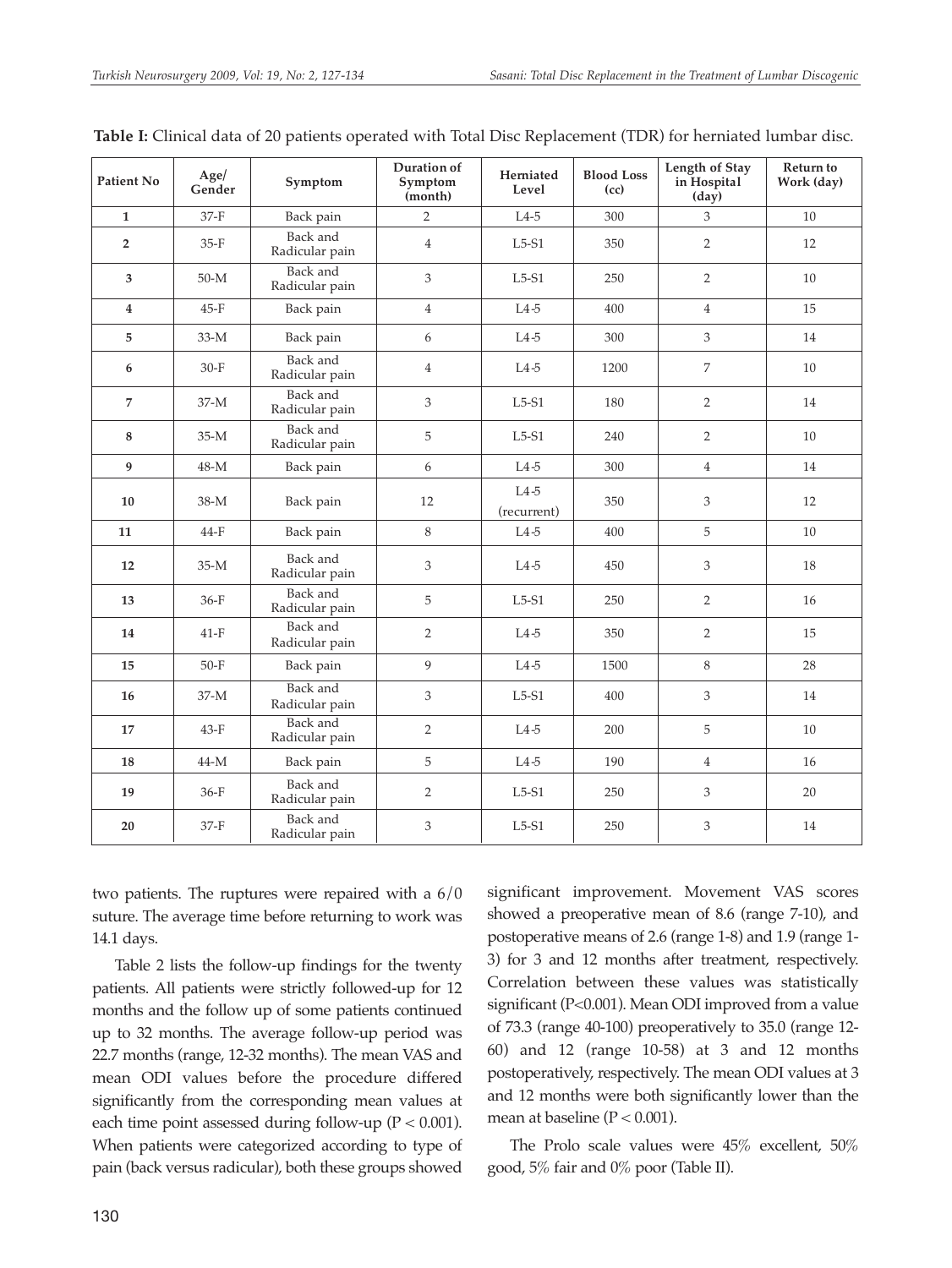| Patient                 | Visual Analog Pain Scale |                           |                                                                    |                              |                               | <b>Oswestry Disability</b>           |            |                      | Prolo Scale           |                                         |                |                            |
|-------------------------|--------------------------|---------------------------|--------------------------------------------------------------------|------------------------------|-------------------------------|--------------------------------------|------------|----------------------|-----------------------|-----------------------------------------|----------------|----------------------------|
| $\overline{\text{No:}}$ | Preop<br>To              | Preop<br>To Rest          | Postop<br>3<br>$\mathop{\rm month}\nolimits$<br>To<br>${\bf Move}$ | Postop<br>3 month<br>To Rest | Postop<br>12 month<br>To Move | Postop<br>12 month<br><b>To Rest</b> | Preop      | Postop<br>3<br>month | Postop<br>12<br>month | <b>Telephone Interview</b><br>Follow-up |                |                            |
|                         | Move                     |                           |                                                                    |                              |                               |                                      |            |                      |                       | Duration<br>(Month)                     | $\rm Outcome$  |                            |
|                         |                          |                           |                                                                    |                              |                               |                                      |            |                      |                       |                                         | Preop          | Postop                     |
| $\mathbf{1}$            | $10\,$                   | $\mathbf 5$               | $\boldsymbol{7}$                                                   | $\sqrt{2}$                   | $\ensuremath{\mathsf{3}}$     | $\,1\,$                              | 64         | $24\,$               | 18                    | 28                                      | $\,$ 5 $\,$    | $\,7$                      |
|                         |                          |                           |                                                                    |                              |                               |                                      |            |                      |                       |                                         |                | (good)                     |
| $\overline{2}$          | 10                       | $\mathfrak{Z}$            | $10\,$                                                             | $\overline{2}$               | 3                             | $\sqrt{2}$                           | 88         | 52                   | 44                    | 24                                      | $\overline{4}$ | $\overline{7}$             |
|                         |                          |                           |                                                                    |                              |                               |                                      |            |                      |                       |                                         |                | (good)                     |
| $\mathbf{3}$            | $\,8\,$                  | $\overline{4}$            | $\overline{2}$                                                     | $\overline{2}$               | $\mathfrak{Z}$                | $\overline{2}$                       | 66         | 26                   | 16                    | 18                                      | 5              | $\,$ 8 $\,$                |
|                         |                          |                           |                                                                    |                              |                               |                                      |            |                      |                       |                                         |                | (good)                     |
| $\overline{\mathbf{4}}$ | $10\,$                   | $\sqrt{2}$                | $10\,$                                                             | $\,1$                        | $\,1\,$                       | $\,1\,$                              | 100        | 38                   | 12                    | $24\,$                                  | 5              | 9                          |
|                         |                          |                           |                                                                    |                              |                               |                                      |            |                      |                       |                                         |                | (excellent)                |
| 5                       | $10\,$                   | $1\,$                     | $\mathbf 5$                                                        | $\,1\,$                      | $\,1\,$                       | $\,1\,$                              | 78         | 12                   | 12                    | 12                                      | $\sqrt{2}$     | $\,$ 8 $\,$                |
|                         |                          |                           |                                                                    |                              |                               |                                      |            |                      |                       |                                         |                | (good)<br>9                |
| $\boldsymbol{6}$        | 9                        | $\,8\,$                   | $\overline{4}$                                                     | $\mathbf 5$                  | $\mathbf 5$                   | $\ensuremath{\mathsf{3}}$            | 76         | 70                   | 58                    | $30\,$                                  | $\overline{4}$ | (excellent)                |
| $\overline{7}$          | 9                        | $\ensuremath{\mathbf{3}}$ | $\overline{4}$                                                     | $\mathbf{1}$                 | $\sqrt{2}$                    | $\mathbf{1}$                         | 98         | 40                   | 24                    | 18                                      | 6              | $10$                       |
|                         |                          |                           |                                                                    |                              |                               |                                      |            |                      |                       |                                         |                | (excellent)                |
| $\bf 8$                 | $\overline{7}$           | $\,1\,$                   | $\sqrt{2}$                                                         | $\,1\,$                      | $\,1\,$                       | $\,1\,$                              | 54         | $22\,$               | 18                    | $20\,$                                  | $\,4$          | $\overline{7}$             |
|                         |                          |                           |                                                                    |                              |                               |                                      |            |                      |                       |                                         |                | (good)                     |
| 9                       | 10                       | $\mathfrak{Z}$            | $\,8\,$                                                            | $\,2$                        | $\sqrt{2}$                    | $\sqrt{2}$                           | 96         | 24                   | $20\,$                | $16\,$                                  | $\mathfrak{Z}$ | 8                          |
|                         |                          |                           |                                                                    |                              |                               |                                      |            |                      |                       |                                         |                | (good)                     |
| $10\,$                  | $\,9$                    | $\overline{4}$            | $\boldsymbol{9}$                                                   | $\,4$                        | $\ensuremath{\mathfrak{Z}}$   | $\sqrt{2}$                           | 80         | 36                   | 26                    | 32                                      | $\sqrt{3}$     | 9                          |
|                         |                          |                           |                                                                    |                              |                               |                                      |            |                      |                       |                                         |                | (excellent)                |
| $11\,$                  | 9                        | $\sqrt{2}$                | $\boldsymbol{6}$                                                   | $\,1\,$                      | $\,2$                         | $\,1\,$                              | $74\,$     | $16\,$               | 18                    | $20\,$                                  | 5              | $\overline{7}$             |
|                         |                          |                           |                                                                    |                              |                               |                                      |            |                      |                       |                                         |                | (good)                     |
| 12                      | $\boldsymbol{9}$         | $\,1\,$                   | 9                                                                  | $\,1\,$                      | $\,1\,$                       | $\,1\,$                              | 42         | 38                   | $12\,$                | $12\,$                                  | $\,$ 5 $\,$    | $\boldsymbol{6}$           |
|                         |                          |                           |                                                                    |                              |                               |                                      |            |                      |                       |                                         |                | (fair)                     |
| 13                      | 9                        | $\,1\,$                   | $\,$ 8 $\,$                                                        | $\,1\,$                      | $1\,$                         | $\,1\,$                              | 64         | 42                   | 24                    | 18                                      | $\sqrt{2}$     | $\,9$                      |
|                         |                          |                           |                                                                    |                              |                               |                                      |            |                      |                       |                                         |                | (excellent)<br>9           |
| 14                      | $\,$ 8 $\,$              | $\,1\,$                   | $\mathbf 5$                                                        | $\,1\,$                      | $\,1\,$                       | $\,1\,$                              | $40\,$     | 26                   | 10                    | 20                                      | $\sqrt{2}$     | (excellent)                |
| 15                      | $\,$ 8 $\,$              | $\,1\,$                   | 6                                                                  | $\mathbf{1}$                 | $\mathbf{1}$                  | $\boldsymbol{0}$                     | ${\bf 78}$ | $22\,$               | $14\,$                | 28                                      | 3              | $\overline{7}$             |
|                         |                          |                           |                                                                    |                              |                               |                                      |            |                      |                       |                                         |                | $\left(\text{good}\right)$ |
| 16                      | $\,7$                    | $\overline{2}$            | $\mathfrak{Z}$                                                     | $\,1$                        | $\,1\,$                       | $\,1\,$                              | 52         | $16\,$               | 10                    | $30\,$                                  | $\,4\,$        | $8\,$                      |
|                         |                          |                           |                                                                    |                              |                               |                                      |            |                      |                       |                                         |                | (good)                     |
| 17                      | $\overline{9}$           | $\sqrt{2}$                | $\boldsymbol{6}$                                                   | $\mathbf{1}$                 | $\sqrt{2}$                    | $1\,$                                | 84         | 60                   | 40                    | 32                                      | $\overline{4}$ | 9                          |
|                         |                          |                           |                                                                    |                              |                               |                                      |            |                      |                       |                                         |                | (excellent)                |
| 18                      | $8\,$                    | $\mathfrak{Z}$            | $\overline{4}$                                                     | $\overline{2}$               | $\sqrt{2}$                    | $\mathbf{1}$                         | 72         | 48                   | 10                    | 24                                      | $\overline{4}$ | $\overline{9}$             |
|                         |                          |                           |                                                                    |                              |                               |                                      |            |                      |                       |                                         |                | (excellent)                |
| 19                      | $\,7$                    | $\overline{2}$            | $\sqrt{5}$                                                         | $\,1$                        | $\,1$                         | $\boldsymbol{0}$                     | 66         | 40                   | 10                    | 18                                      | $\mathfrak{Z}$ | $\mathbf{Q}$               |
|                         |                          |                           |                                                                    |                              |                               |                                      |            |                      |                       |                                         |                | (excellent)                |
| 20                      | $\,7$                    | $\mathfrak{Z}$            | $\,7$                                                              | $\mathfrak{Z}$               | $\sqrt{2}$                    | $1\,$                                | 64         | 48                   | 12                    | 30                                      | $\overline{2}$ | $\overline{7}$             |
|                         |                          |                           |                                                                    |                              |                               |                                      |            |                      |                       |                                         |                | (good)                     |

**Table II:** Follow-up assessment data of the patients indicates that *P*<0.001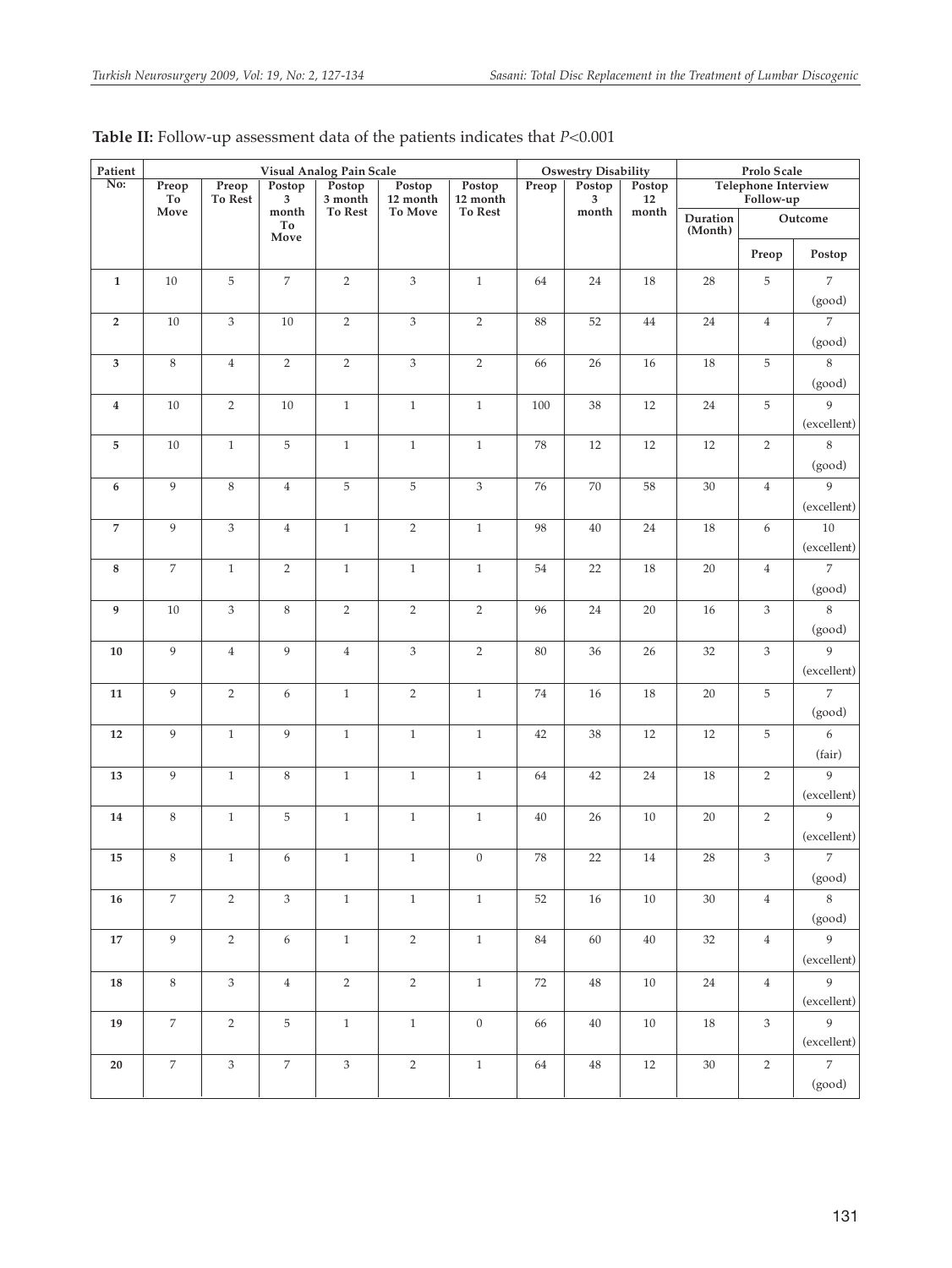#### **DISCUSSION**

The outcomes reported after both traditional techniques and microsurgery for lumbar disc herniation have generally been shown to be equal (23). Nevertheless, some patients have developed recurrent herniation at the operated level after these procedures, some have suffered prolonged radicular pain and have developed epidural fibrosis, and others have developed early degenerative spondilolisthesis or segmental instability (15). Studies indicate that 5%-11% of patients undergoing posterior disc excision suffer recurrent herniation (33). There are no published data examining recurrence after anterior lumbar disc surgery. It is likely that the wide exposure of the disc space after removal of all disc material eliminates recurrence in these patients.

The treatment of discogenic pain is always problematic for spine surgeons. Numerous treatment methods, ranging from conservative treatment to extensive surgical techniques like the application of posterior dynamic fixation (34), Total Disc Replacement (2,18,21,28,33), or fusion procedures (23,30) have been described. Clearly, more data is needed to choose the optimal surgical intervention for a patient with discogenic pain.

It has been established that approximately 80% of axial compressive load transmits through the anterior portion of the vertebral column (5). Clearly, the removal of part of an intervertebral disc decreases that disc's buffering capacity. This change results in excessive load transfers through the facet joints, as well as an accumulation of pressure in the discs at adjacent levels. These effects can eventually lead to degenerative segmental instability over time. Placement of a TDR after complete disc removal at least partially restores the kinematics of the functional spine unit, and it facilitates optimal anterior-posterior column load sharing (4). However, we found limited movement at the L5-S1 level compared to the L4-5 level. The literature also supports this finding. We therefore cannot say TDR preserves lumbar segmental motion. In this study, we used a ball-and-socket (semiconstrained) design TDR that limits segmental translation under flexionextension and lateral bending. This design is thought to minimize anteroposterior shear forces at the operative facet level, while still providing a fixed axis of rotation (12). This effect is the main biomechanical advantage of a TDR over other types of nuclear replacement products, such as prosthetic disc nucleus.

We performed three-dimensional computerized tomographic angiography in our study to evaluate each patient's aorta and iliac veins before TDR placement surgery. These studies helped us with surgical planning because they confirmed that none of the patients had vascular restrictions that might affect the procedure. In our twenty patients, the surgeon encountered no difficulties during disc excision; however, it is important to take great care and use the surgical microscope when using a high-speed drill deep within the intervertebral space. Rehabilitation after lumbar disc replacement surgery was as follows: All patients were educated concerning low back protection principles either preoperatively or on the first postoperative day. Patients were instructed on correct postural position, including methods for protecting the lower back, on the third postoperative day. The patients were discharged from the hospital on approximately the fourth postoperative day if there were no complications. The initial rehabilitation protocol prepared by the PMR Department suggested active rest and educated patients on the principles of low back protection. Initial instructions of the rehabilitation protocol are described below.

- No restriction in daily activities when the patient felt that he/she had recovered

- Swimming and running can start after six weeks.

- Dynamic lumbar stabilization exercises can start after three months.

The hospitalization period (an average of 3.5 days for our patients) was the same as that for traditional for lumbar microsurgery.

One of the major complications of this surgery is major vessel injury. The incidence of this complication in the anterior approach was found to be 1.9-2.9% following a literature review (8,10). In our limited series of two patients, there were two small vein ruptures in the branches of the iliac vein and very close to it.

Another important complication in the anterior lumbar approach is retrograde ejaculation due to destruction of the nerves of the sympathetic plexus. The incidence of retrograde ejaculation changes between 0 and 4.1% in the literature (27,29). Most of the cases heal about 6 to 10 months after the operation but in some cases the condition can persist. We had past experience of retrograde ejaculation after the anterior lumbar approach but not in these cases.

Postoperatively, our patients had no need for lumbar support, and all were mobilized the day after the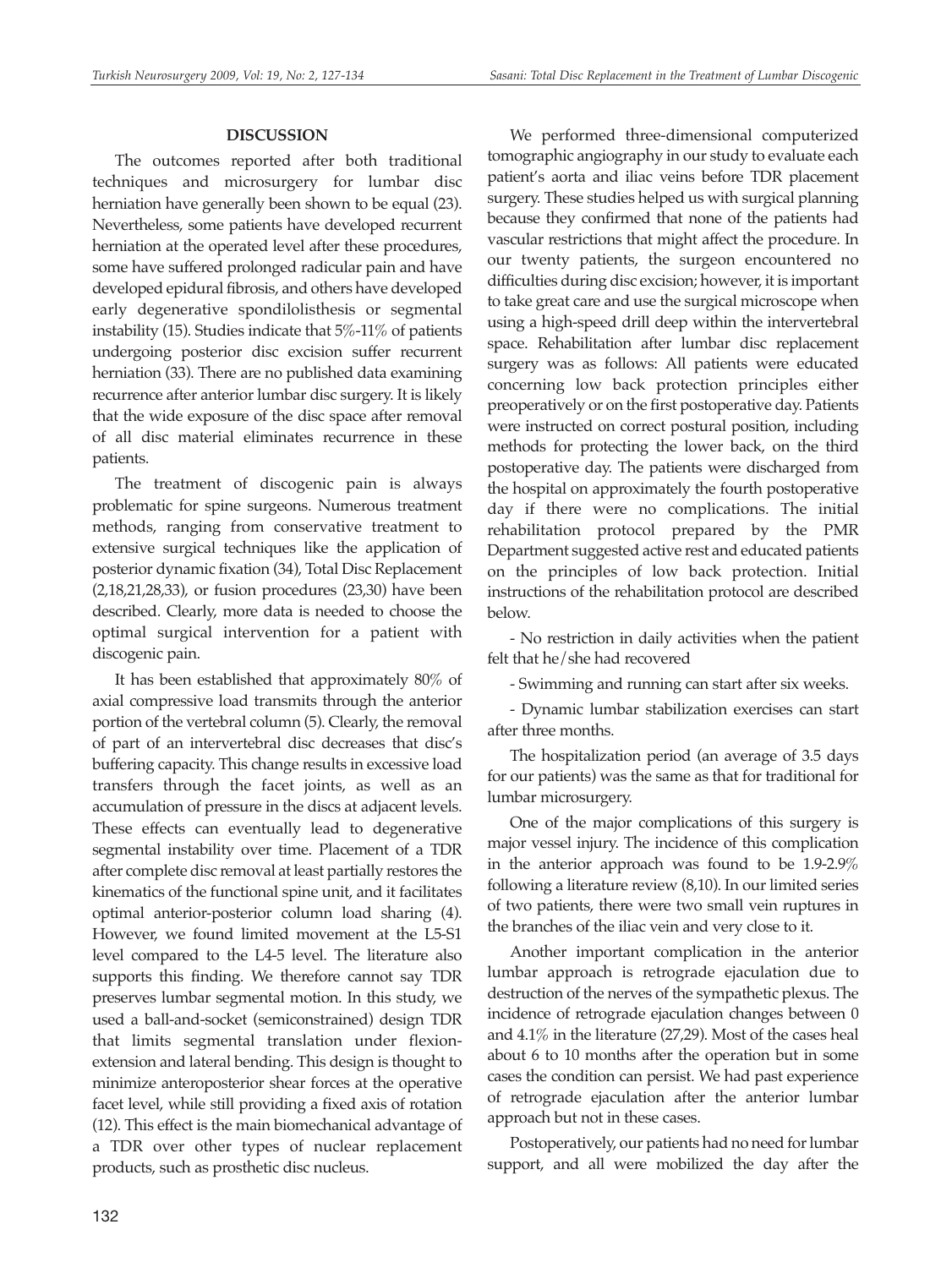procedure. We placed no restrictions on daily activities.

The literature contains no data related to the use of TDR for primary or secondary lumbar disc herniation, but there is no absolute contraindication for TDR in these cases. Tropiano and coworkers reported a preliminary finding of a 90% success rate for total disc replacement in 53 patients. Our series included one such case (an L4-5 microdiscectomy three years earlier, patient no: 10), and we encountered no problems during this patient's surgery. The patient tolerated the surgery well and returned to work within 12 days (case 1).

Kim et al. (17) reported the usability of the TDR in patients without degenerative disc disease that had developed juxtafusional degeneration after posterior stabilization surgery. The neurological symptoms had completely resolved by six months after surgery. In our study, all the patients' back pain and radicular pain resolved after the procedure in all eleven patients described in that report.

Le Huec (18) reported a satisfactory outcome at a two-year follow-up with TDR. Similarly, Bertagnoli (2) documented a 93% satisfaction rate at a two-year follow-up for TDR treatment of single or multilevel discogenic pain. Lumbar disc herniation was not an exclusion criterion in Bertagnoli's study. We included patients with lumbar discogenic pain with disc herniation in our study.

The results from this series suggest that TDR placement in patients with lumbar disc herniation associated with degenerative disc disease is a valuable alternative to conventional techniques. The main advantage of inserting a TDR lies in the preservation of segmental motion and spine stability in young adults that exhibit early mobilization. TDR offers spine surgeons a safe and efficacious method to treat both radicular pain arising from disc herniation and discogenic pain arising from degenerative disc disease.

#### **REFERENCES**

- 1. Balderston RA, Gilyard GG, Jones AA, Wiesel SW, Spengler DM, Bigos SJ, Rothman RH: The treatment of lumbar disc herniation: Simple fragment excision versus disc space currettage. J Spinal Disord 4:22–25,1991
- 2. Bertagnoli R, Yue JJ, Shah RV, Nanieva R, Pfeiffer F, Fenk-Mayer A, Kershaw T, Husted DS: The treatment of disabling single-level lumbar discogenic low back pain with total disc arthroplasty utilizing the Prodisc prosthesis: A prospective study with 2 year minimum follow-up. Spine 30: 2230-2236, 2005
- 3. Carilli S, Oktenoglu T, Ozer AF: Open-window laparotomy during transperitoneal approach to the lower lumbar vertebrae: New method for reducing complications. Minimally Invasive Neurosurgery 49: 227-229, 2006
- 4. Cunningham BW, Gordon JD, Dmitriev AE, Hu N, McAfee PC: Biomechanical evaluation of total disc replacement arthroplasty: An in vitro human cadaveric model. Spine 28: 110-117. 2003
- 5. Cunningham BW, Kotani Y, McNulty PS, Cappuccino A, McAfee PC: The effect of spinal destabilization and instrumentation on lumbar intradiscal pressure: an in vitro biomechanical analysis. Spine 22: 2655-2663, 1997
- 6. Delamarter RB, Bae HW, Pradhan BB: Clinical results of ProDisc-II lumbar total disc replacement: report from the United States clinical trial. Orthop Clin North Am 36:301-313, 2005
- 7. Fairbank JCT, Pynsent PB: The Oswestry disability index. Spine 22: 2940-2953, 2000
- 8. Fantini GA, Pappou IP, Girardi FP, Sandhu HS, Cammisa FP Jr: Major vascular injury during anterior lumbar spinal surgery: incidence, risk factors, and management. Spine 5:32(24):2751- 2758,2007
- 9. Guyer RD, McAfee PC, Hochschuler SH, Blumenthal SL, Fedder IL, Ohnmeiss DD, Cunningham BW: Prospective randomized study of the Charite artificial disc: Data from two investigational centers. Spine J 4: 252-259, 2004
- 10. Hamdan AD, Malek JY, Schermerhorn ML, Aulivola B, Blattman SB, Pomposelli FB Jr: Vascular injury during anterior exposure of the spine. J Vasc Surg 48(3):650-654, 2008
- 11. Hochschuler SH, Ohnmeiss DD, Guyer RD, Blumenthal SL: Artificial disc: preliminary results of a prospective study in the United States. Eur Spine J 11:106-110, 2002
- 12. Huang RC, Girardi FP, Cammisa FP, Wright TM: The implications of constraint in lumbar total disc replacement. J Spinal Disord Tech 16: 412-417, 2003
- 13. Inoue S, Watanabe T, Hirose A, Tanaka T, Matsui N, Saegusa O, Sho E: Anterior discectomy and interbody fusion for lumbar disc herniation. A review of 350 cases. Clin Orthop 183: 22-31, 1984
- 14. Jensen MP, McFarland CA: Increasing the reliability and validity of pain intensity measurement in chronic pain patients. Pain 55: 195-203, 1993
- 15. Kambin P, Cohen LF, Brooks M, Schaffer JL: Development of degenerative spondylosis of the lumbar spine after partial posterolateral discectomy. Comparison of laminectomy and posterolateral discectomy. Spine 20: 599-607, 1995
- 16. Kim DH, Ryu KS, Kim MK, Park CK: Factors influencing segmental range of motion after lumbar total disc replacement using the ProDisc II prosthesis. J Neurosurg Spine 7(2):131-138, 2007
- 17. Kim WJ, Lee SH, Kim SS, Lee C: Treatment of juxtafusional degeneration with artificial disc replacement (ADR): preliminary results of an ongoing prospective study. J Spinal Disord Tech 16: 390-397, 2003
- 18. Le Huec JC, Mathews H, Basso Y, Aunoble S, Hoste D, Bley B, Friesem T: Clinical results of Maverick lumbar total disc replacement: two year prospective follow up. Orthop Clin North Am 36:315-322, 2005
- 19. Leivseth G, Braaten S, Frobin W, Brinckmann P: Mobility of lumbar segments instrumented with a ProDisc II prosthesis: A two-year follow-up study Spine 1;31(15):1726-1733, 2006
- 20. Mayer HM: A new microsurgical technique for minimally invasive anterior lumbar interbody fusion. Spine 22: 691-699, 1997
- 21. McAfee PC, Cunningham B, Holsapple G, Adams K, Blumenthal S, Guyer RD, Dmietriev A, Maxwell JH, Regan JJ, Isaza J: A prospective, randomized multicenter Food and Drug Administration investigational device exemption study of total disc replacement with the Charite artificial disc versus lumbar fusion: part II: evaluation of radiographic outcomes and correlation of surgical technique accuracy with clinical outcomes. Spine 30: 1576-1583, 2005